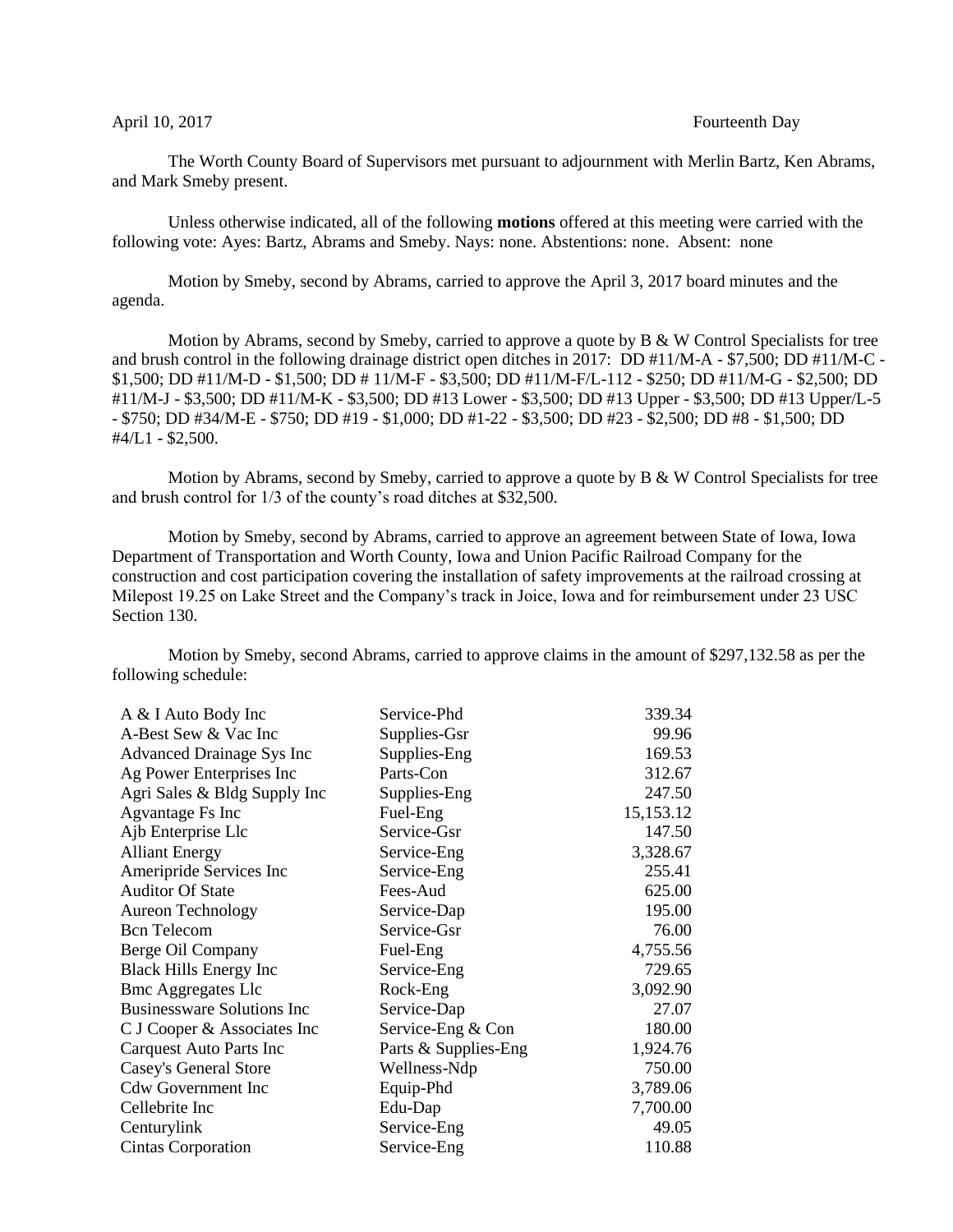| City Of Fertile                  | Service-Eng        | 84.88      |
|----------------------------------|--------------------|------------|
| City Of Joice                    | Service-Eng        | 82.05      |
| City Of Kensett                  | Service-Eng        | 45.60      |
| City Of Manly                    | Service-Eng        | 54.50      |
| City Of Northwood                | Service-Gsr        | 425.47     |
| <b>Compass Minerals</b>          | Supplies-Eng       | 32,088.81  |
| <b>Culligan Of Mason City</b>    | Service-Shf        | 261.00     |
| Dave Syverson Inc                | Service-Con        | 317.79     |
| Dd #8                            | Service-Eng        | 112,285.60 |
| Diane Myli                       | Mileage-Phd        | 18.70      |
| Dmacc                            | Edu-San            | 100.00     |
| Eilertson Repair                 | Service-Con        | 270.84     |
| <b>Electronic Engineering</b>    | Equip-Eng          | 5,103.15   |
| <b>Emmons Fire Dept</b>          | Reimb-E911         | 422.91     |
| <b>Falkstone Llc</b>             | Rock-Eng           | 9,225.44   |
| <b>Fallgatter's Market</b>       | Supplies-Con       | 4.13       |
| Farmchem Corp                    | Supplies-Con       | 142.02     |
| <b>Fastenal Company</b>          | Supplies-Eng       | 235.63     |
| Forest City Auto Center          | Service-Shf        | 150.62     |
| Greve Law Office                 | Rent & Payroll-Aty | 5,387.50   |
| Healthworks                      | Service-Eng        | 42.00      |
| <b>Heartland Asphalt Inc</b>     | Supplies-Eng       | 350.30     |
| Hogan-Hansen Cpa's               | Service-Ndp        | 6,650.00   |
| Huber Supply Co Inc              | Service-Eng        | 152.50     |
| I35/105 Welcome Center Inc.      | H/M Tax 3rd Qtr    | 5,716.43   |
| Ia County Atty's Assoc           | 17-18 Dues-Aty     | 346.00     |
| Ia Dept Of Public Safety         | Service-Shf        | 1,788.00   |
| Intoximeters                     | Supplies-Shf       | 406.50     |
| Isaca                            | Dues-Aud           | 225.00     |
| Iscta                            | Edu-Trs            | 130.00     |
| Jacki Backhaus                   | Reimb Exp-Aud      | 49.58      |
| Jessica Reyerson                 | Mileage-Phd        | 22.50      |
| Jill Schutz                      | Mileage-Phd        | 19.75      |
| <b>Johnson Sanitary Products</b> | Supplies-Gsr       | 155.54     |
| L R Falk Const Co                | Service-Eng        | 575.00     |
| Lair's 66                        | Fuel-Eng           | 35.00      |
| Lake Mills Lumber Co             |                    | 42.93      |
| Laurie Olsen                     | Supplies-Eng       |            |
| <b>Lawson Products Inc</b>       | Supplies-Gsr       | 160.41     |
|                                  | Supplies-Eng       | 655.29     |
| Lexisnexis                       | Service-Aty        | 152.00     |
| <b>Manly Junction Signal</b>     | Service-Sup        | 234.65     |
| Marco Technologies Llc           | Service-Asr        | 257.36     |
| Mark Smeby                       | Reimb-Sup          | 207.00     |
| Mark's Tractor Inc               | Parts-Con          | 53.12      |
| Martin's Flag Company, Llc       | Supplies-Gsr       | 313.50     |
| Mediacom                         | Service-Gsr        | 1,586.32   |
| Menards Inc                      | Supplies-Eng       | 318.54     |
| <b>Merlin Bartz</b>              | Reimb-Sup          | 14.10      |
| Mitko Llc                        | Supplies-Eng       | 86.49      |
| Napa Auto Parts                  | Parts-Eng          | 20.17      |
| Northwood Anchor Inc             | Service-Sup        | 718.01     |
| Northwood Electric Inc           | Service-Eng        | 544.60     |
| Northwood Sanitation Llc         | Service-Gsr        | 181.50     |